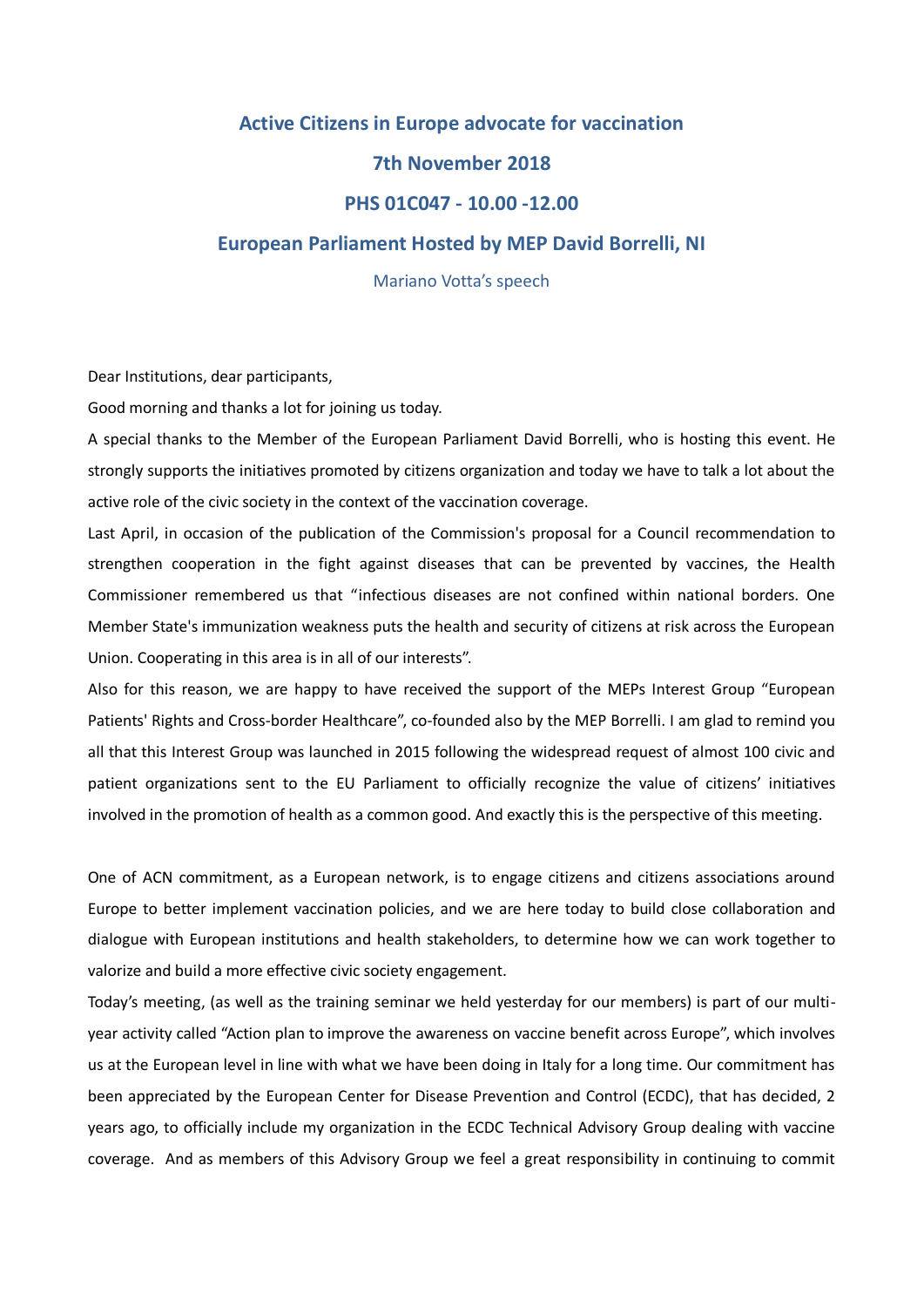ourselves to this issue. Indeed, we believe that a widespread vaccination culture is necessary, particularly to overcome the idea that we only get vaccinated when we are young and to, instead, shift towards a lifecourse vaccination approach which prevents a series of diseases even during adulthood. Please note that the ECDC estimates that at least 40.000 people die every year from influenza, partly due to low vaccination coverage.

Some figures from the "State of Vaccine Confidence in the EU 2018", which was published a few days ago, will surely enrich today's debate:

- "High confidence in vaccination programmes is crucial for maintaining high coverage rates, especially at levels that exceed those required for herd immunity. Across the European Union (EU), however, vaccine delays and refusals are contributing to declining immunisation rates in a number of countries and are leading to an increase in disease outbreaks. Recent measles outbreaks – the highest in the EU for seven years – illustrate the immediate impact of declining coverage on disease outbreaks".
- According to me, one of the worst news is that "younger adults have less confidence in the safety and importance of vaccines generally than older age groups".
- "The results of the survey suggest that a number of member states including France, Greece, Italy, and Slovenia – have become more confident in the safety of vaccines since 2015; while Czech Republic, Finland, Poland, and Sweden have become less confident over the same period".
- Also, the survey found "a correlation between General Practitioners' (GP) confidence and the confidence among the general public in the survey: countries whose GPs hold higher confidence in vaccines tend to have a larger proportion of the public expressing positive vaccination beliefs".

The Commissioner Andriukaitis, in occasion of the World Polio Day celebrated last October 24<sup>th</sup>, underlined that the European region has lower confidence in the safety of vaccines than other regions in the world; seven out of the ten countries with the lowest vaccine confidence in the world are in Europe - four of them (France, Greece, Italy, and Slovenia) are in the EU. This is partly due to the rising influence of diverse antivaccine groups that spread misleading information through the internet or within the political arena. We take note of these data, as well as the fact that in all 28 EU member states the perception of citizens about vaccines is largely positive, with the majority of European citizens agreeing that vaccines are important (90 , 0%), safe (82.8%), and effective (87.8%).

Of course, passing on the message that today European citizens only raise doubting or skeptical voices about vaccines is misleading for those (like most of the organizations here today) who are instead daily committed to increase confidence, knowledge and consequently vaccination coverage.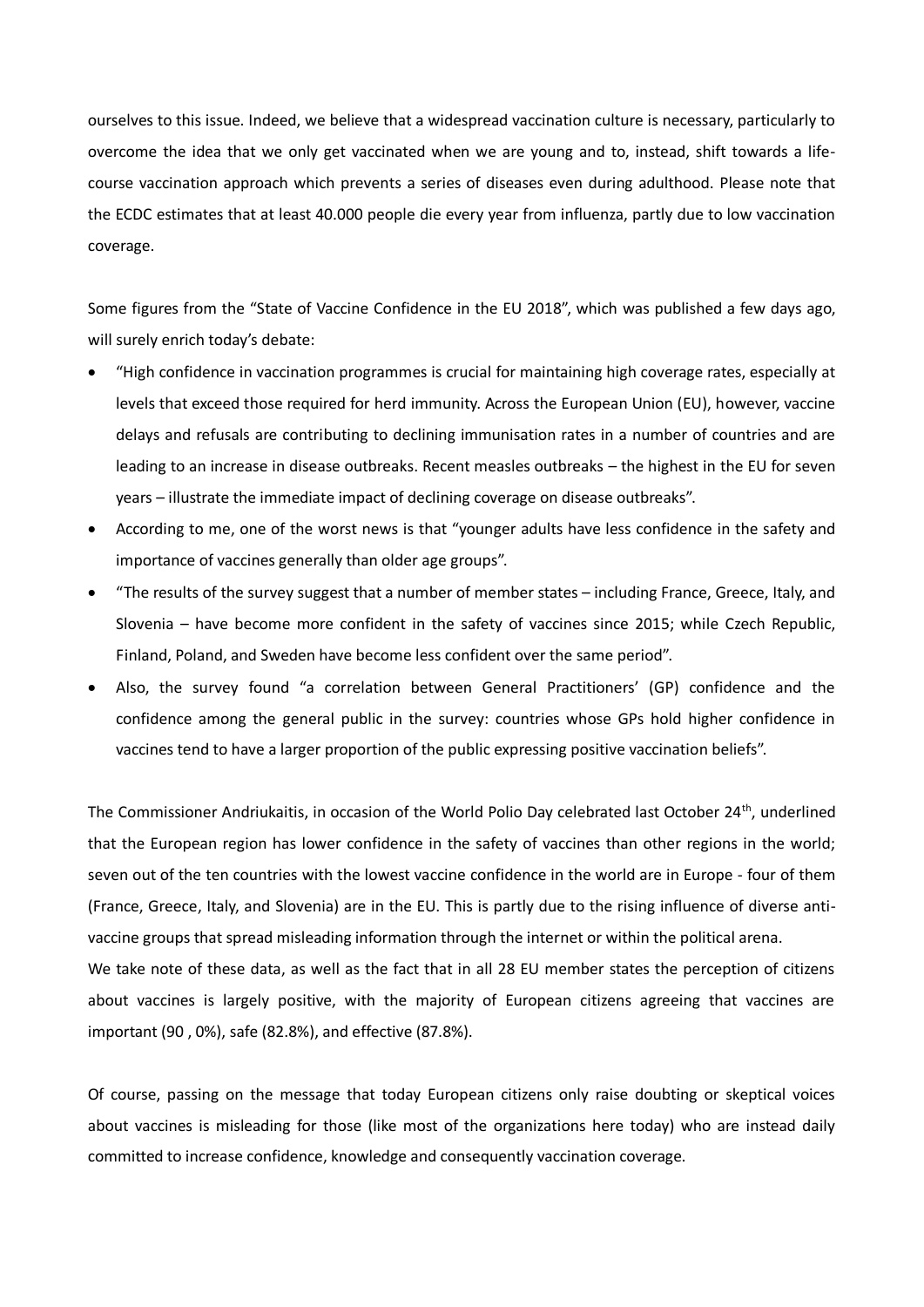One thing must be clear from the beginning: today we are not here to discuss whether vaccines are safe and effective as we take this for granted; we are convinced of it and we work so that they are considered as an extraordinary instrument of prevention.

Today we want to determine how we can work together to valorize and build a more effective civic society engagement.

- First, by taking into consideration the commitment of the EU (Commission and Parliament) to the topic of vaccination, currently and for the forthcoming legislation
- Second, by sharing some examples of the civil society work, and its impact on the topic so far, discussing the barriers and the opportunities.
- Third, by discussing with the chair of the joint action on vaccination how they integrated this notion of civic engagement
- Also, how can academia/health care professionals contribute to this?

To sum up, how is this civic society engagement supported?

In the last period many other things have happened besides the publication of the previously mentioned data.

Just a few months ago, the Joint Action on Vaccination was officially launched to address vaccine hesitancy and to seek to increase vaccination coverage in the European Union.

Going into the substance:

1) Point n.1: We would like that the participants in this Joint Action includes also the civil society representatives, starting for example from those yet accredited and involved by the European Centre for Disease Prevention and Control (ECDC), and from those NGOs' initiatives that have received the "Health Award 2017" for their commitment to ensure high vaccination coverage in the EU. At least, we would like to know how the Joint action aims at guaranteeing the highest participation of organized civil society which consist of the rules of engagement, if any. Otherwise, from our point of view, it is a "halved" Joint Action, a contradiction in terms.

2) Point n.2: In order to commit to delivering accurate information to the public, combating myths and exchanging best practices, we hope that the **Coalition for Vaccination**, one of the 20 concrete actions included in the "Proposal for a Council Recommendation" published by the EU Commission last April, will soon extend to all the representatives of the civil society engaged on the topic, and not only, as we read in the document, be open

to the European associations of healthcare workers as well as relevant students' associations in the field.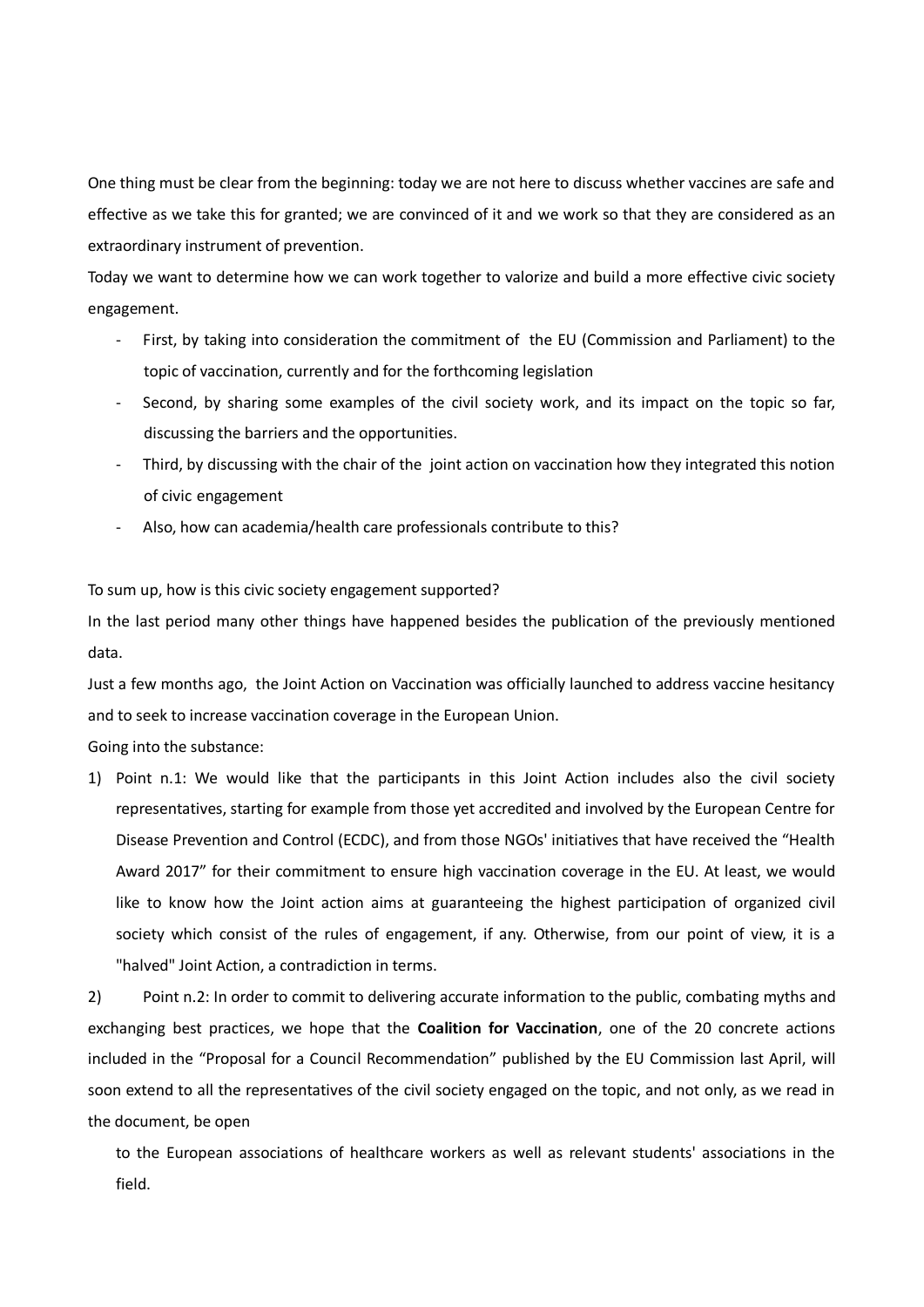The Commission's proposal focuses on 3 main pillars of action: tackling vaccine hesitancy and improving vaccination coverage; sustainable vaccination policies in the EU; and EU coordination and contribution to global health.

We would like to know clearly what role the institutions consider to be able to attribute to the representatives of civil society committed to these issues.

The Commission's proposal for a Council recommendation is a call for joint action to increase vaccination coverage and to ensure that everybody in the European Union has access to vaccination bridging inequalities and gaps in immunisation. The genuine questions and doubts surrounding vaccination, expressed by citizens throughout Europe, signal the urgent need for Member States and for the health community to recognise and respond accordingly. Giving answers to doubts and countering vaccines hesitancy is more than right, but doing so without considering that there may be allies within society would be a serious mistake.

We strongly believe that there is clear added-value to strengthen cooperation among all relevant actors at EU level, including health authorities, the vaccine industry, research and innovation, the healthcare sector and others, but we need to guarantee the involvement of the civic society and advocacy groups.

A few months before the election of the new EU Parliament, the event today aims also to reflect, in a multistakeholder environment, on the commitment of EU Institutions to the topic before and after the elections, and to keep the attention on the topic of vaccination high: vaccination must be at the top of the EU Health agenda and priorities.

I hope that these suggestions will be taken into consideration by the precious guests present today, experts who I thank in advance for accepting the invitation and for the contribution they will be able to give to the debate.

Well, my turn is over, I just want to thank again in advance all the panelist, and a special thanks to Suzanne Wait who accepted the role of moderator today. She is Managing Director at "The Health Policy Partnership", a London-based health policy research consultancy.

Suzanne has worked on a wide range of topics, including most recently life-course approaches to vaccination, viral hepatitis, oncology, and mental health, so she is the right expert to chair today's event. Thanks again for the attention. I wish you a fruitful meeting.